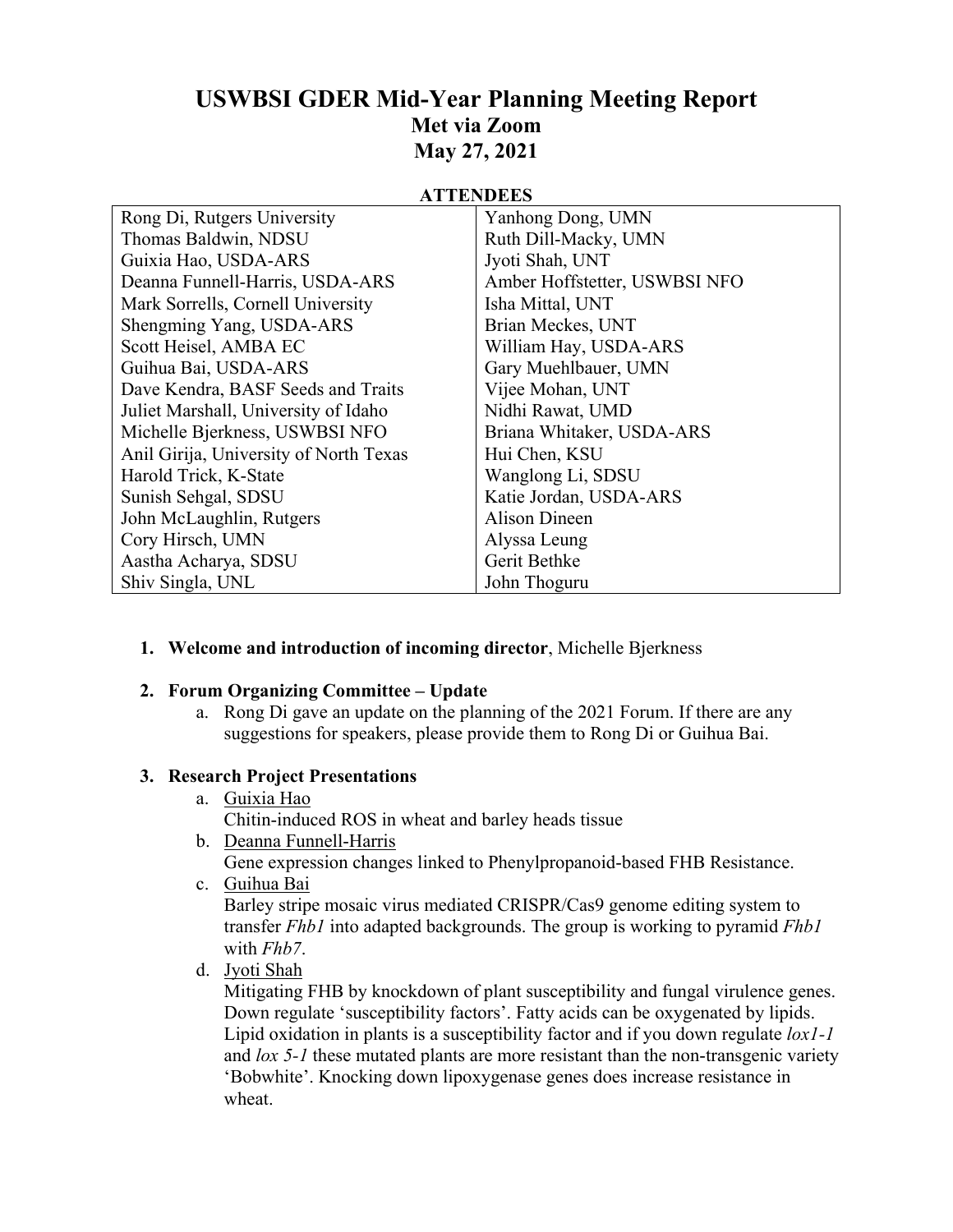e. Gary Muehlbauer

Trichothecene toxins are glucosylated by *HVUGT13248*. *HVUGT13248* is required for type II resistance. Looking for mutants that give you an increase and decrease in severity. If something increases susceptibility, perhaps knocking it out will increase resistance. In the process of screening 150 families this summer in the greenhouse.

There was a six-minute discussion for Q&A with the first five presenters.

- f. Steve Scofield not present
- g. Rong Di

Developed Barley CRISPR-gene editing platform and produced barley *Hv2OGO* mutant plants with pRD383. Working on seeing if the transformation is inherited in the next generation. Also, produced barley *HvHSK* mutant plants with pRD388. Regenerated 'Conlon' plants transformed with pRD403 are being characterized. Regenerated Morex plants transformed with pRC424 are being characterized to study *HvUGT*. Transgene-free gene-edited plants in barley are possible.

h. Wanglong Li

Using wheat genes to improve FHB resistance in barley. There are reproductive barriers to transfer wheat genes to barley. CRISPR based target gene insertion can bypass these reproductive barriers. Project is looking to transfer *Fhb7* from wheat into barley using CRISPR mediated target gene insertion.

There were no questions for discussion for these two presentations.

i. John McLaughlin

The objectives of this project are to isolate high-quality exosome preparations from mock inoculated and *F. graminearum* inoculated barley seedlings, use proteomics tools to characterize exosomal proteins in mock inoculated and *F. graminearum* inoculated barley seedlings, and characterize small RNAs in exosomes isolated from mock inoculated and *F. graminearum* inoculated barley seedlings.

j. Cory Hirsch

Efficacy of phenotyping rover for evaluating field FHB severity. The Mineral Rover is semi-autonomous. The rover is high throughput and there have been recent breakthroughs in the machine learning. The goals are to determine the efficiency and cost benefit of the rover over conventional methods, does the phenotyping allow modeling of FHB, and measure DON levels based on imaging.

k. Brian Meckes

Identify siRNA sequence candidates that target *F. graminearum* genes involved in growth, viability and virulence. Currently in the process of identifying and developing siRNA particles.

l. Katherine Jordan

Leverage improved bioinformatics imputation tools and decrease cost of sequencing to construct a high-density catalog of genome variants across the wheat genome in FHB resistant lines. Working on building a database that includes characterization of 250 wheat lines. Will perform GWAS and GS.